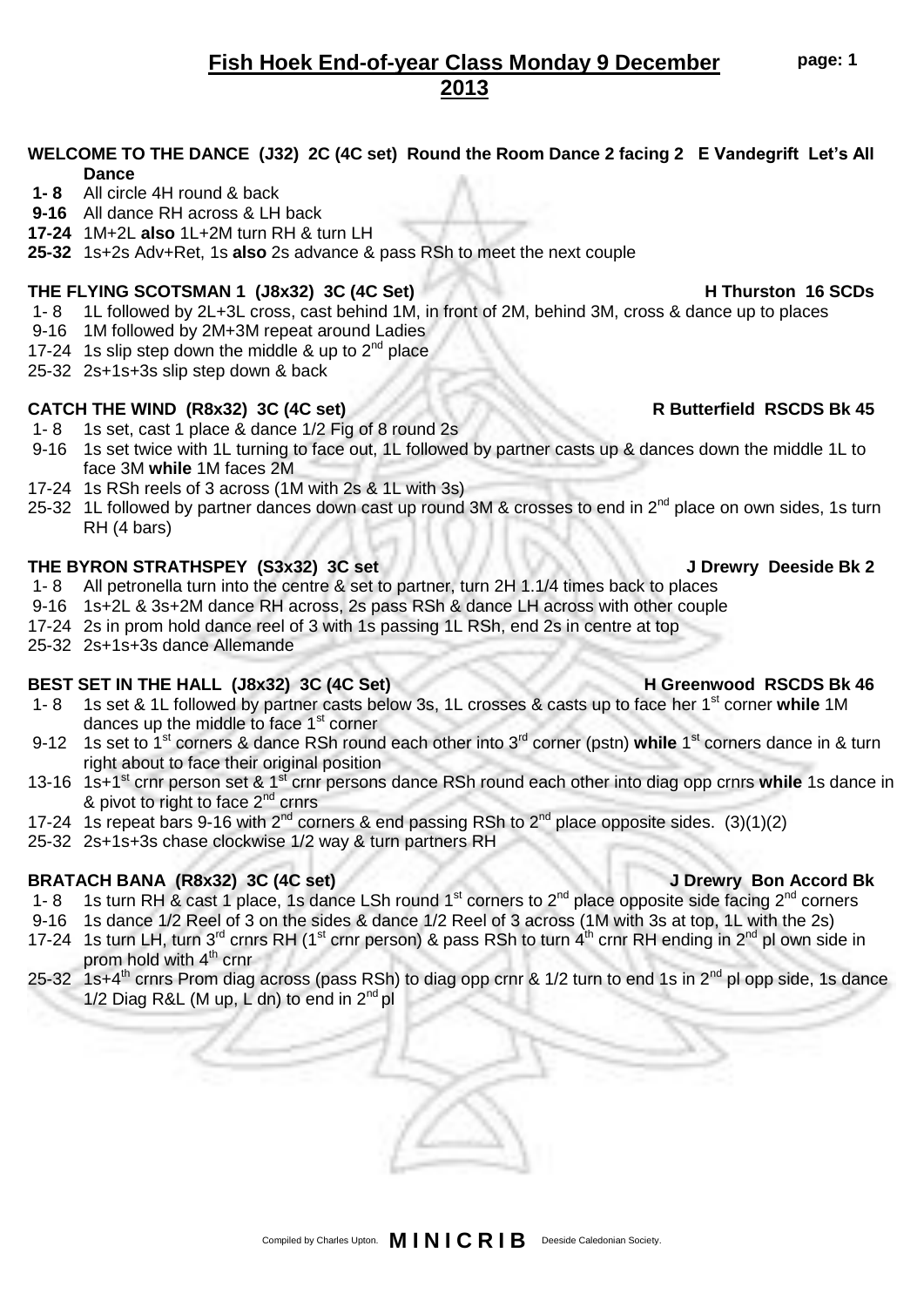# **Fish Hoek End-of-year Class Monday 9 December 2013**

# THE DREAM CATCHER (S96) Sq.Set **EXECUTER 1998** E Orr RSCDS Bk 45

- 1- 8 All circle 8H round & back
- 9-16 1s+3s dance the Swirl:- Turn partner RH into Allemande hold & dance LSh round other couple 1/2 way, dance LH across & swirl to face side couples (BtoB with ptnr & Lady facing Man)
- 17-24 All dance reels of 4 across
- 25-32 All set & dancing couples dance out between side couples, cross & cast to change places RH with partner back into places
- 33-40 All set & advance with partners, retire diagonally with corners & set
- 41-48 1L+4M dance R&L with 3L+2M (on diagonal)
- 49-56 1M+2L dance R&L with 3M+4L (other diagonal)
- 57-64 All set with corners, Adv+Ret with partners & set
- 65-88 2s & 4s repeat bars 9-32
- 89-96 All circle 8H round & back

# **NEVER AT SEA (R3x48) or (R6x48) 6C Set 4s, 5s & 6s on opp sides J Haddow**

- 1- 8 1s cross RH & cast to 2nd place, cross LH & cast to 3rd place **while** 6s cross RH & cast to 5th place, cross LH  $\&$  cast to  $4^{\text{th}}$  place
- 9-16 1M+6L Prom hold dance reel of 3 with 4s (pass 4M LSh to start) **while** 6M+1L dance reel of 3 with 3s (pass 3M LSh) end 1s in 3<sup>rd</sup> place side by side facing up & 6s in 4<sup>th</sup> place facing down ready for...
- 17-24 1s & 6s dance reflection reels on sides dancing up/down between 3s/4s to start
- 25-32 1s+6s dance R&L ending with 1s facing up & 6s facing down
- 33-36 End couples cross RH **while** cple in 2nd+3rd pl **also** cple in 4th+5th pl dance 1/2 RH across & all (1st+2ndpl, 3<sup>rd</sup>+4<sup>th</sup>pl, 5<sup>th</sup>+6<sup>th</sup>pl) change pl LH on side
- 37-40 Repeat bars 33-36
- 40-44 Repeat bars 33-36
- 45-48 All turn partners RH 5 4 6(1)(3)(2)
- Dance 3 times to end  $6\ 5\ 4(3)(2)(1)$  or 6 times to end 1 2 3(4  $)(5)(6)$

# **JOIE DE VIVRE (J8x32) 3C (4C set) I van Maarseveen RSCDS Bk 39**

- 1- 8 1s set, cast 1 place, 1s dance down between 3s & cast back to  $2^{nd}$  place on own sides
- 9-16 2s+1s+3s turn RH & chase 1/2 way round clockwise
- 17-24 3s+1s+2s dance DoSiDo, set & 1/2 turn partners RH for Allemande
- 25-32 3s+1s+2s dance Allemande

### **J. B. MILNE (R8x32) 3C (4C set) H Foss Angus Fitchett Album**

- 1- 8 1M+2L set advancing & turn RH, 1L+2M set advancing & turn RH
- 9-16 1s set to each other & turn 2H, cast to  $2^{nd}$  place & Petronella turn to Lady between 2s & Man between 3s
- 17-24 1s set & 3/4 turn RH **while** 2s+3s change places RH on sides & set, 1s repeat but 2s & 3s cross RH & set
- 25-32 1s set & change places RH **while** 2s+3s change places RH on sides & set, 1s cast round corner to 2nd pl own sides **as** 2s+3s cross RH & all set

### **CULLA BAY (S4x32) Sq.Set A Dix RSCDS Bk 41**

- 1- 4 1s & 3s advance & 1/2 turn opposite partner RH & cast out to opposite side
- 5- 8 1s & 3s chase 1/4 round set cl'wise & dance in passing 2s/4s RSh curving in to face 2s/4s **as** 2s & 4s repeat bars 1-4 & turn right about to face 1s/3s
- 9-16 All dance parallel reels of 4 across set
- 17-24 2s+1s **also** 4s+3s circle 4H once round to left, set & dance RH across 1/2 way
- 25-32 2s+4s dance LH across once round, 2s & 4s dance out through sides passing opp partner RSh & chase round set cl'wise to next place